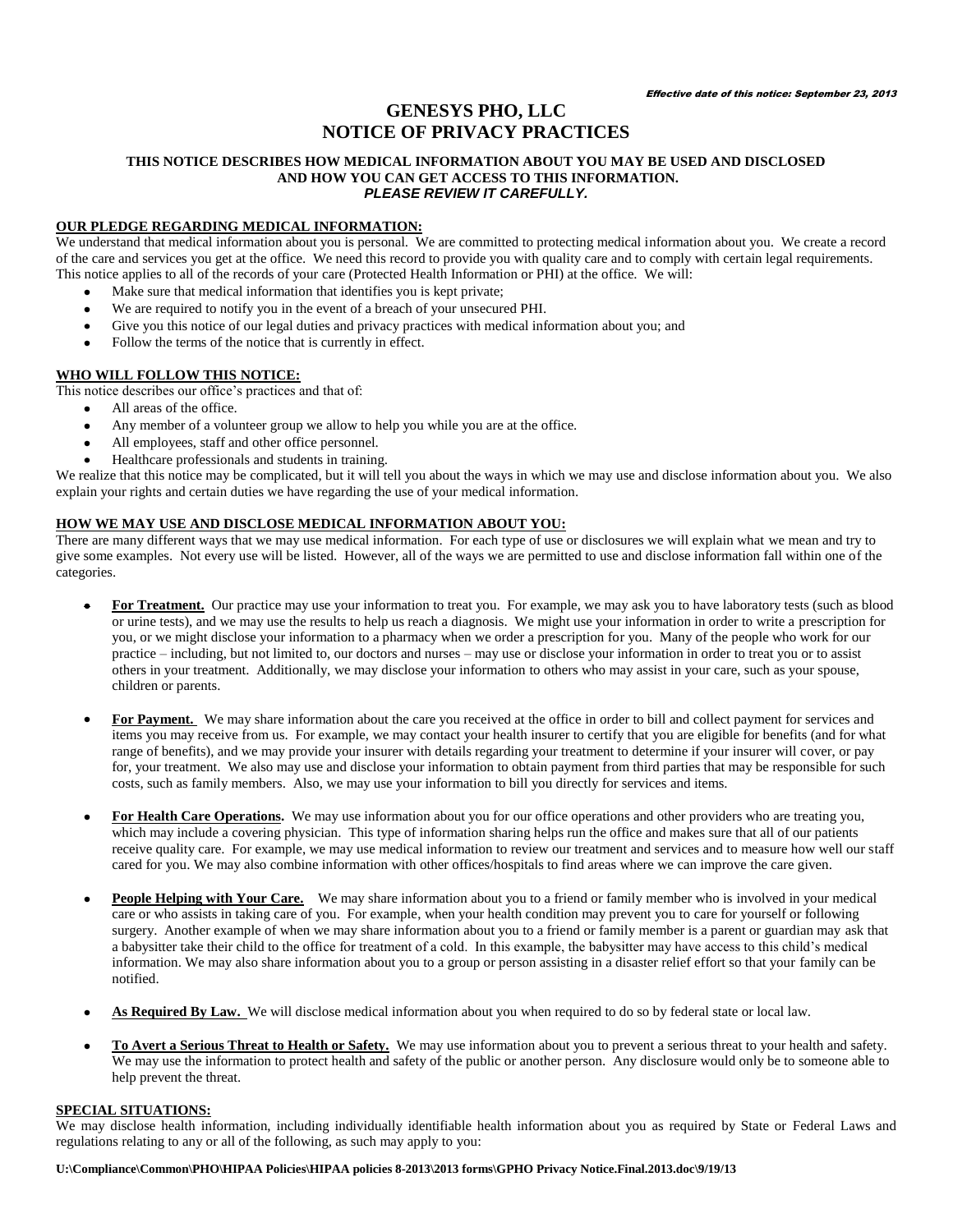- Community/Public Health activities and reports such as disease control, abuse or neglect, and health and vital statistics.
- **▪** Administrative oversight for such things as audits, investigations, licensure or determining cause of death.
- Court Order or other legal processes related to law enforcement activities including but not limited to the custody of inmates, legal actions, or national security activities.
- **▪** Military and Veteran reporting on members of the armed forces of U.S. or foreign military as required by military command authorities.
- Organ and Tissue Donation and Transplant reports as required by regulatory organizations as necessary to facilitate organ or tissue donation and transplant.
- Workers' Compensation or other rehabilitative activities reporting as required by law or insurers in order to provide benefits for work related or victim injuries or illnesses.

# **YOUR RIGHTS REGARDING MEDICAL INFORMATION ABOUT YOU:**

You have the following rights regarding medical information we maintain about you:

**Right to Inspect and Copy.** You have the right to inspect and copy, medical information that may be used to make decisions about your care. Usually, this includes medical and billing records, but does not include psychotherapy notes. If your PHI can be readily made available in an electronic format requested by you, it will be.

To inspect and copy medical information that may be used to make decisions about you, you must submit your request in writing, using the approved office request form. If you request a copy of the information, we may charge a fee for the costs of copying, mailing or other supplies related to your request.

We may deny your request to inspect and copy in certain very limited circumstances. If you are denied access to medical information, you may request that the denial be reviewed. Another licensed health care professional chosen by the office will review your request and the denial. The person conducting the review will not be the person who denied the request. We will comply with the outcome of the review.

**Right to Amend.** If you feel that the medical information we have about you is incorrect or incomplete, you may ask us to amend the information. You have the right to request an amendment for as long as the information is kept by or for the office.

To request a change, it must be made in writing, written on the prescribed form, and submitted to the office. The form must be fully completed with the reason that supports your request for the change.

We may deny your request for an amendment if it is not in writing or does not include a reason to support the request. In addition, we may deny your request if you ask us to amend information that:

- Was not created by us, unless the person or entity that created the information is no longer available to make the amendment.
- Is not part of the medical information kept by or for the office.
- Is not part of the information which you would be permitted to inspect and copy, or
- Is accurate and complete.
- **Right to an Accounting of Disclosures.** You have the right to request an "accounting of disclosures." This is a list of the disclosures we made of medical information about you. To request this list or accounting of disclosures, you must submit your request in writing to the office. Your request must state a time period, which may not be longer than six years and may not include dates before April 14, 2003. Your request should indicate in what form you want the list (for example, on paper, electronically). The first list you request within a 12 month period will be free. For additional lists, we may charge you for the costs of providing the list. We will notify you of the cost involved and you may choose to withdraw or modify your request at that time before any costs are incurred.
- **Right to Request Restrictions.** You have the right to request a restriction or limitation on the medical information we use or disclose about you for treatment, payment or health care operations. You also have the right to request a limit on the medical information we disclose about you to someone who is involved in your care or the payment for your care, like a family member or friend. For example you could ask that we not use or disclose information about a surgery you had.

We are not required by Federal Regulation to agree to your request for restrictions, except for when you request that we not disclose information to your health plan about services for which you paid out-of-pocket in full. If we do agree, we will comply with your request unless the information is needed to provide you emergency treatment.

To request restrictions, you must make your request in writing using the approved form to the office. In your request, you must tell us (1) what information you want to limit; (2) whether you want to limit our use, disclosure or both; and (3) to whom you want the limits to apply, for example, disclosure to your spouse.

**Right to Request Confidential Communications.** You have the right to request that we communicate with you about medical matters in a certain way or at a certain location. For example, you can ask that we only contact you at work or by mail.

To request confidential communications, you must make your request in writing to the office. We will not ask you the reason for your request. We will accommodate all reasonable requests. Your request must specify how or where you wish to be contacted.

**Right to a Paper Copy of This Notice.** You have the right to a paper copy of this notice. You may ask us to give you a copy of this notice at any time. Even if you have agreed to receive this notice electronically, you are still entitled to a paper copy of this notice. You may obtain a copy of this notice at our office, or you may contact the Genesys PHO Administrative Offices at (810) 424-2008.

# **U:\Compliance\Common\PHO\HIPAA Policies\HIPAA policies 8-2013\2013 forms\GPHO Privacy Notice.Final.2013.doc\9/19/13**